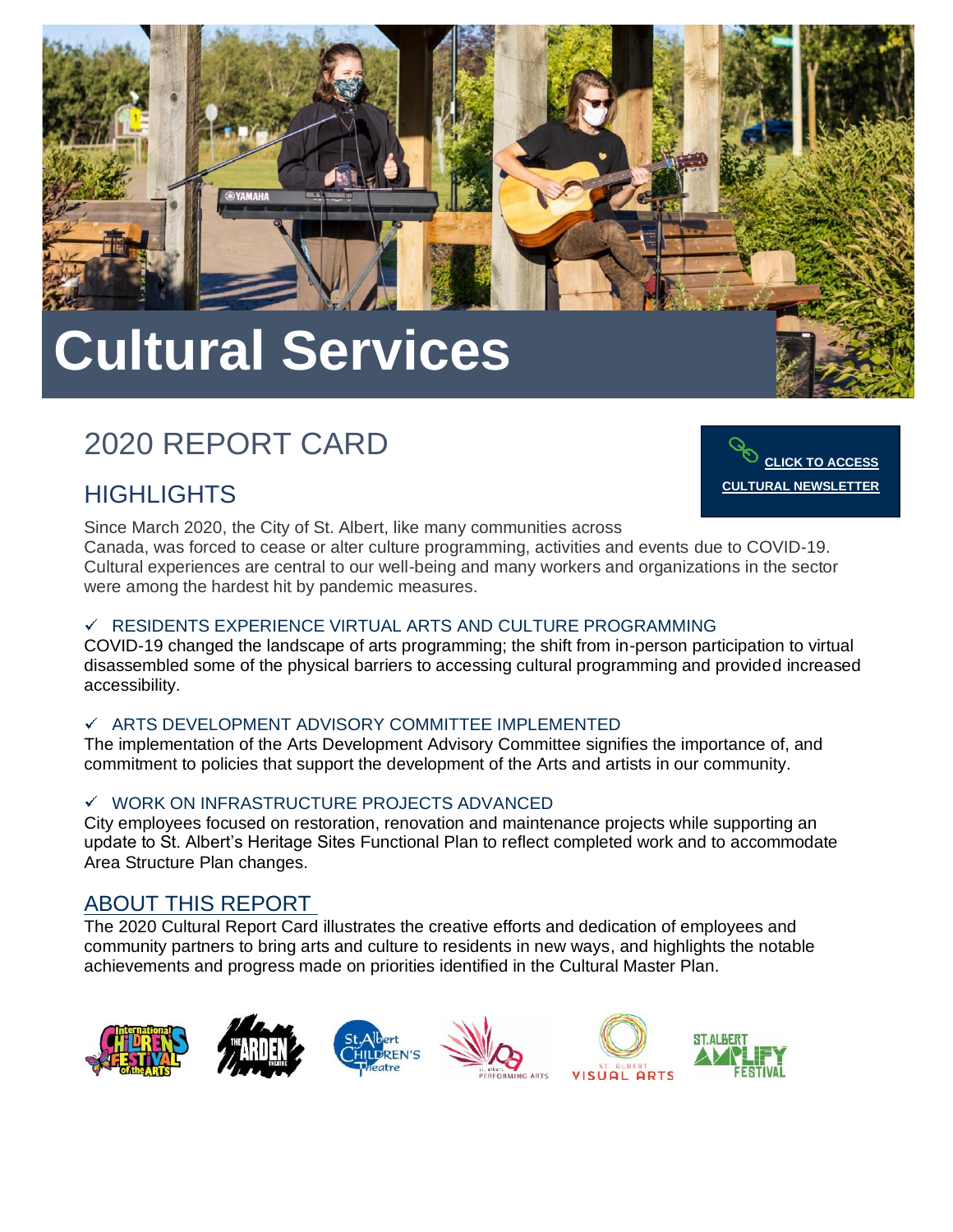### PRIORITY 1: CELEBRATE CULTURAL ASSETS

St. Albert has cultural and historical assets that include facilities, programs, artists, events, history, community values, diversity and creative forms of expression.

### **STATUS:** ON TRACK

### **Progress Update**

On March 13, 2020, Community Services made the difficult decision to recommend the cancellation of the International Children's Festival of the Arts. Making this decision early in the pandemic meant the City was able to reschedule artists, retain deposits and limit additional staff costs.



The Arden Theatre briefly re-opened to in-person performance in November 2020 after having been closed in March. Throughout the summer, The Arden Theatre employees were redeployed to the Public Works team to support facilities but were returned in the fall to support streamed performances, recording from The Arden Theatre stage, when permissible, and to assist with electronic meetings of Council.

While in-person facilities and programs were periodically closed, ongoing work continued to plan for virtual access and safe-return procedures. In 2019, 102,711 patrons attended 280 shows at The Arden Theatre. In 2020, however, due to the pandemic and facility closures, only 51 shows were held, with 11,670 patrons attending.

### **Service Delivery Highlights**



# **22,978**

Views & engagement from 158 specialized virtual programming posts by Arts & Heritage Foundation

### PRIORITY 2: INCREASE & DEEPEN CULTURAL PARTICIPATION

Residents and visitors have the potential to participate in diverse cultural activities. **STATUS:** ON TRACK

#### **Progress Update**

Increasing and deepening cultural participation plays a key role in strengthening community identity. Moving in-person participation to virtual live stream brought programming experiences into the homes of residents.

#### **Arden Theatre Professional Virtual Programming LIVESTREAM**

**NEW**

Jeff Daniels: Online & Unplugged

Banff Mountain Film Festival

Taj Mahal

A Celtic Family Christmas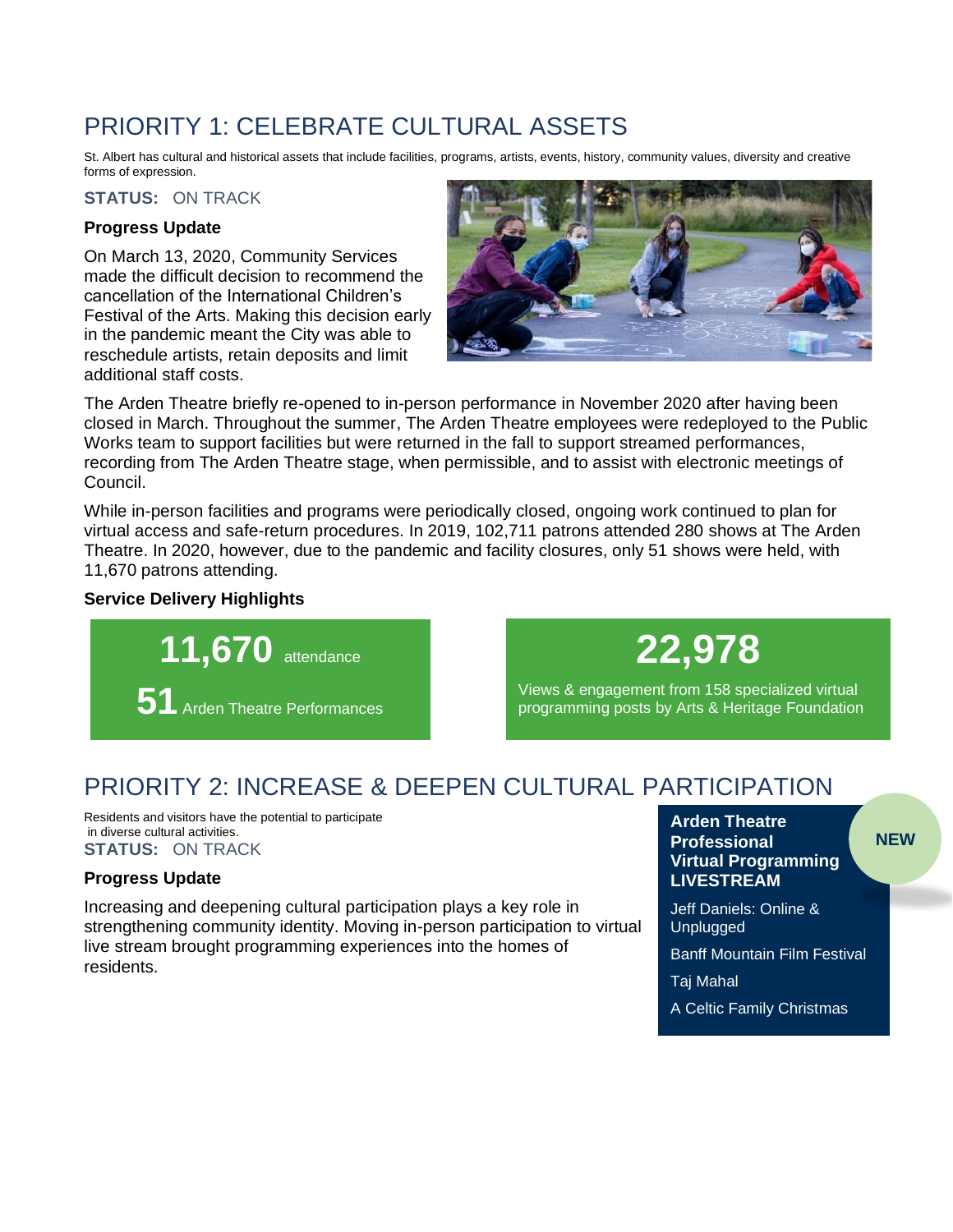In 2020, Amplify hosted a virtual festival, live streamed from The Arden Theatre stage. '**Illuminate'**, an outdoor event held at night, provided opportunity for young poets, musicians and visual artists to showcase their talents.



#### **Service Delivery Highlights**



St. Albert Children's Theatre (SACT) produced "12 Days of Christmas" – a virtual celebration that brought together 26 current troupe members, 50 SACT alumni and six emcees of all ages, and based everywhere in North America. It was a multi-generational extravaganza.



The talent of past cast members who have taken their creativity everywhere – as actors, filmmakers, art directors, video editors, writers, recording artists, media personalities, photographers and theatre technicians is a testament to the impact participation in the arts, culture, and theatre has on the legacy of learning and the commitment to community.

#### **Service Delivery Highlights**

**50** SACT members Alumni participated in 12 Days of Christmas virtual production **9,293**  Streams over the 12 Days of Christmas **6,318** Unique YouTube views of 12 Days of Christmas **NEW**

### PRIORITY 3: PROMOTE CULTURAL TOURISM

St. Albert possesses the tourism infrastructure and amenities, as well as the cultural assets to launch a successful cultural tourism strategy. Visitors can be regional, national and international.





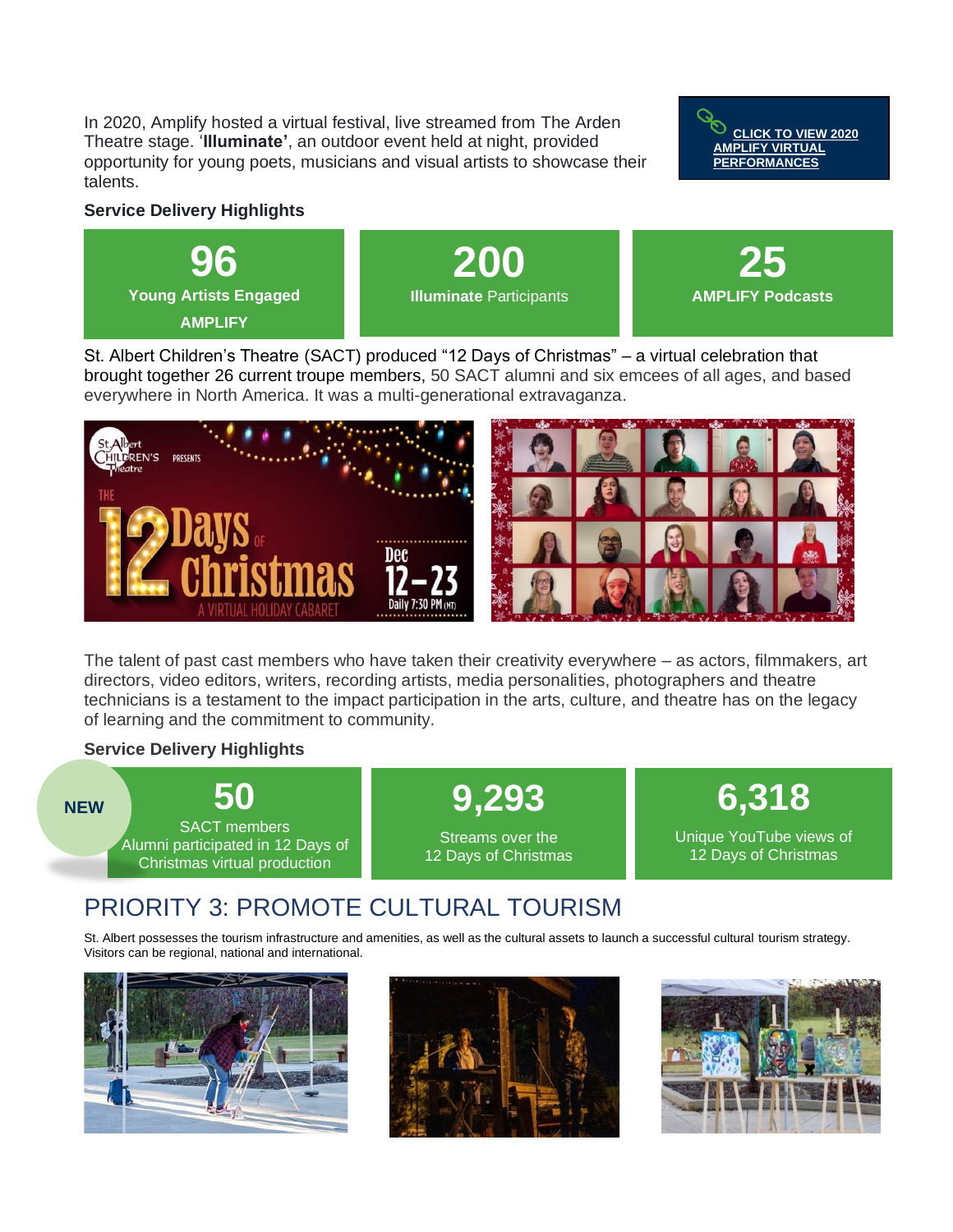### **STATUS:** OFF TRACK

### **Progress Update**

Cultural Programming's annual events have traditionally played a significant role in tourism to St Albert. In 2020, annual cultural and community events did not proceed due to COVID-19 restrictions. Yet, although there were limits to the in-person activities offered, the introduction of virtual

### **Musée Heritage Museum**

**54%**

archival requests from outside St. Albert including from **Ireland** and **Norway**

programming allowed the welcoming of attendees from outside the city, province and sometimes even the country.





Community Services relies on funding from other levels of government, corporate partners and private donors to sustain many of our current Cultural programming and service levels.

#### **STATUS:** AT RISK

#### **Progress Update**

Sustainable funding is a critical component to ensuring ongoing cultural amenities, programming and assets. Historically, dependable funding has been one of the largest challenges within the cultural sector. The pandemic further compromised funding levels and reduced revenue significantly.

AHF accessed federal emergency COVID-19 funding to help offset wages and rent.

While the City was able to access additional COVID-19 grant funding, its use is dependent on the direct delivery of programming, which was challenging with public health measures closing performance facilities for much of 2020.

The City was unable to host rental groups for eight months of the year.

### PRIORITY 5: ENSURE INFRASTRUCTURAL STRENGTH

Demographic growth, increased and changing cultural participation, and sustained maintenance needs of aging facilities point to the need for ensuring infrastructural strength in St. Albert's cultural sector.

### **STATUS:** ON TRACK

### **Progress Update**

Ensuring infrastructure integrity enables long-term development and growth in the cultural sector. City staff focused on restoration, renovation and maintenance projects aimed at ensuring infrastructure integrity to support long-term development and growth in the cultural sector.